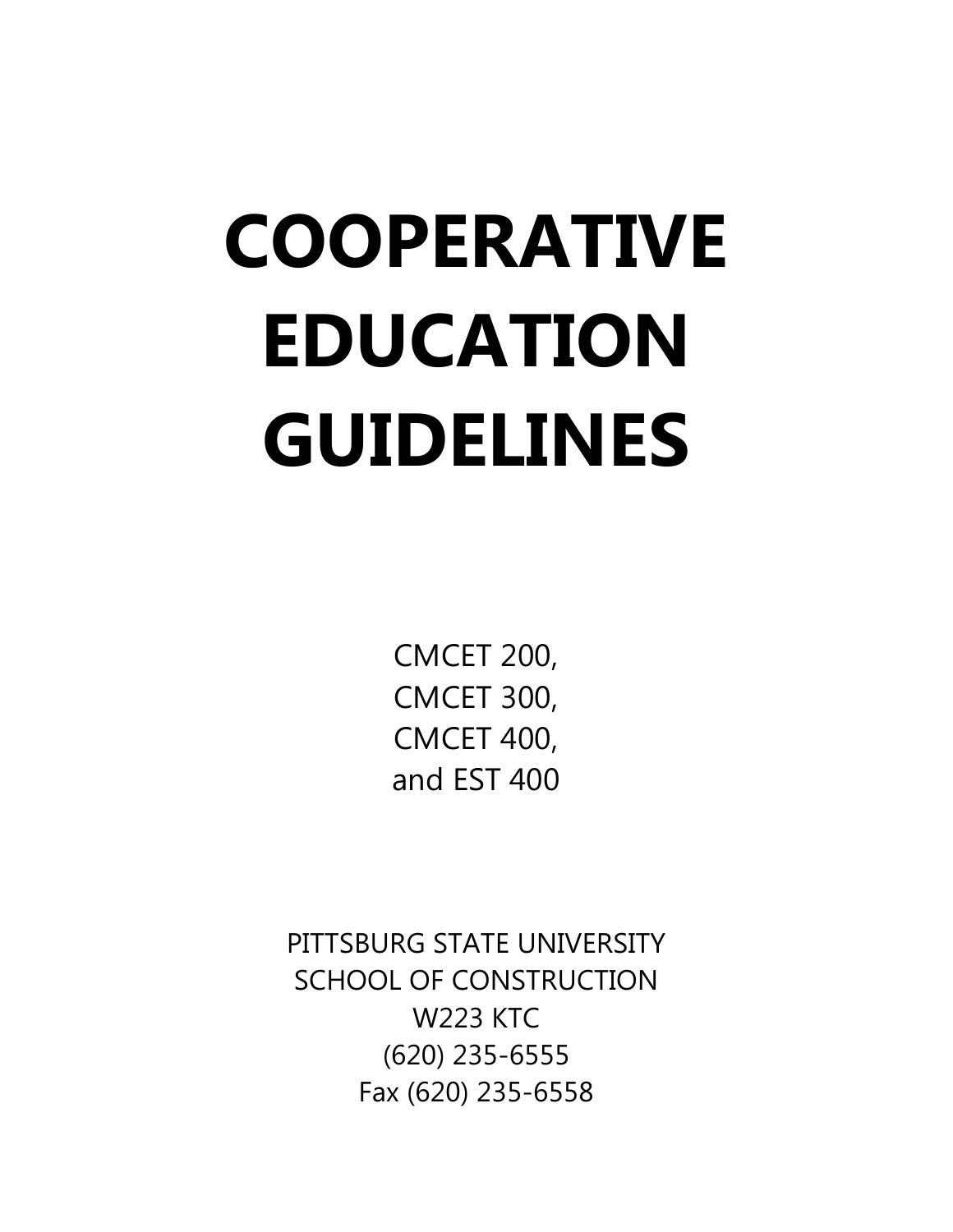# **PITTSBURG STATE UNIVERSITY School of Construction Cooperative Education Guidelines**

#### **PROGRAM DESCRIPTION**

The Cooperative Education Program associated with the School of Construction is based on alternating periods of academic study and work experience for students. The CO-OP program offers student an opportunity to broaden their university education through quality work experience and practical learning experiences. The CO-OP program provides an opportunity for participating industries to develop and evaluate future members of the Engineering Technology community.

#### **PROGRAM GUIDELINES**

- 1. Students should be currently enrolled at Pittsburg State University. An intent to participate in the CO-OP program is normally made during the Sophomore year.
- 2. Student CO-OP assignments are determined based on interview with participating industries. Your part-time job or summer employment may qualify for the CO-OP program if it is directly related to your major.
- 3. A CO-OP assignment may not be available for every student. Continued employment with participating industries is not guaranteed.
- 4. Students must meet all employment standards of participating industries.
- 5. Work assignments are determined by participating industries based on their needs and the student's background.
- 6. University enrollment is maintained during the CO-OP assignment through enrollment in CMCET 200, 300, or 400 Cooperative Education. A six hour enrollment is equivalent to a 40 hour week. Work period starting and ending dates are expected to be similar to the semester starting and ending dates. Student should get one hour credit for every three weeks work.
- 7. Participating industries and student are expected to enter into a written agreement regarding work period dates, work assignments and salary. See Cooperative Education Agreement form.
- 8. Employers are required to evaluate a student's performance at the end of each CO-OP assignment. The evaluation form to do this will be sent directly to the employer at the address provided.
- 9. Students are required to evaluate their work experience at the end of each CO-OP assignment. The evaluation form to do this will be sent to the student.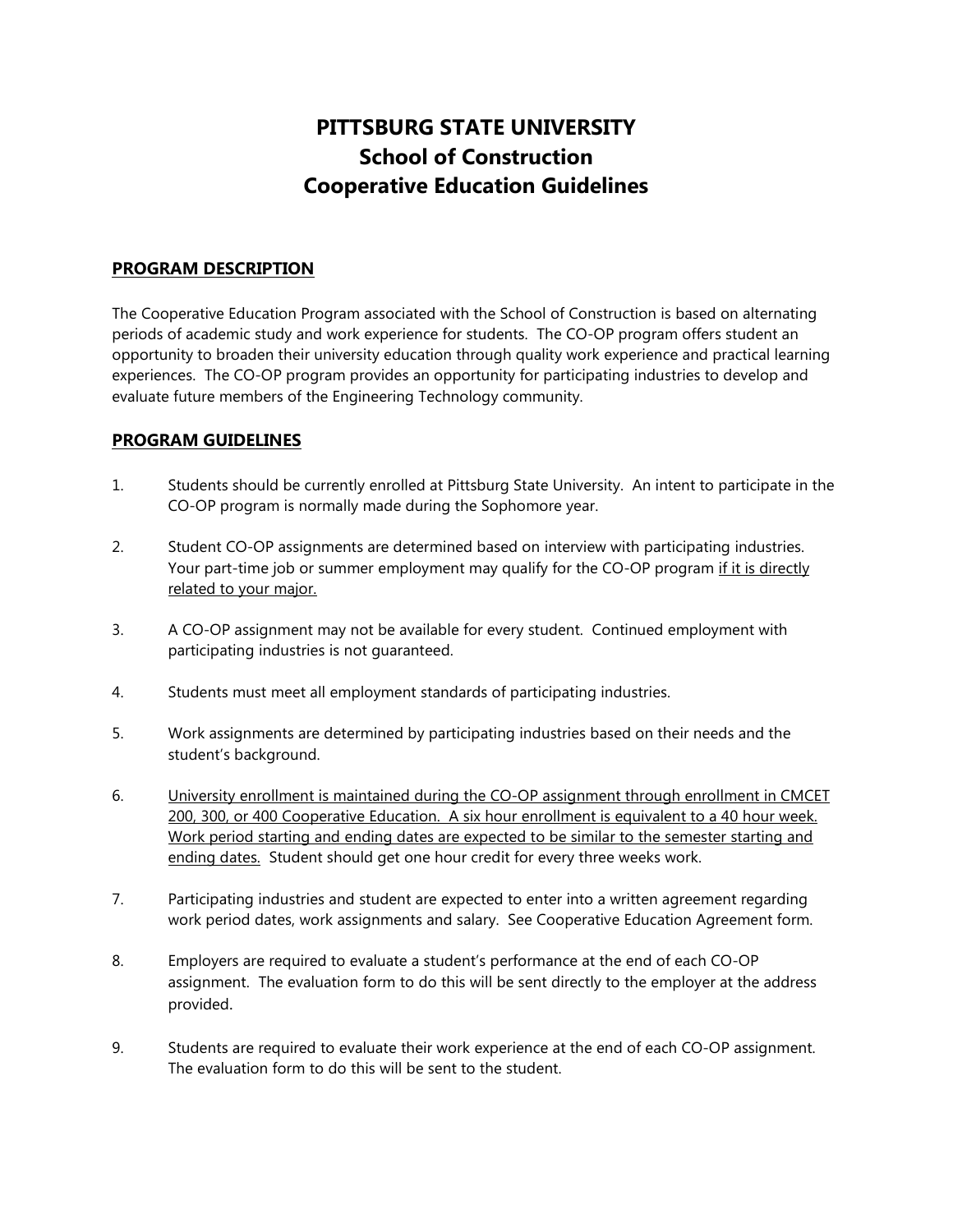# **PITTSBURG STATE UNIVERSITY School of Construction CO-OP REPORT GUIDELINES**

The Cooperative Education Final Report should conform to the following guidelines:

- 1. All reports should be typed double-spaced, with 1 inch margins.
- 2. Proper grammar and correct spelling should be used.
- 3. The report should not contain any classified of proprietary information.
- 4. Each report should be 2-3 pages in length.
- 5. The report should detail your accomplishments with the company up to the date of the report.
- 6. The report may contain a short history of the company.
- 7. Figures and photographs may be included in the report where appropriate.
- 8. Use of, or reference to, other publications should be properly noted (cited).
- 9. A cover letter is required for the report.
- 10. An evaluation form will be sent to you that must be completed.
- 11. Return the completed report and evaluation form to:

Pittsburg State University School of Construction W223 Kansas Technology Center CO-OP Program Pittsburg, KS 66762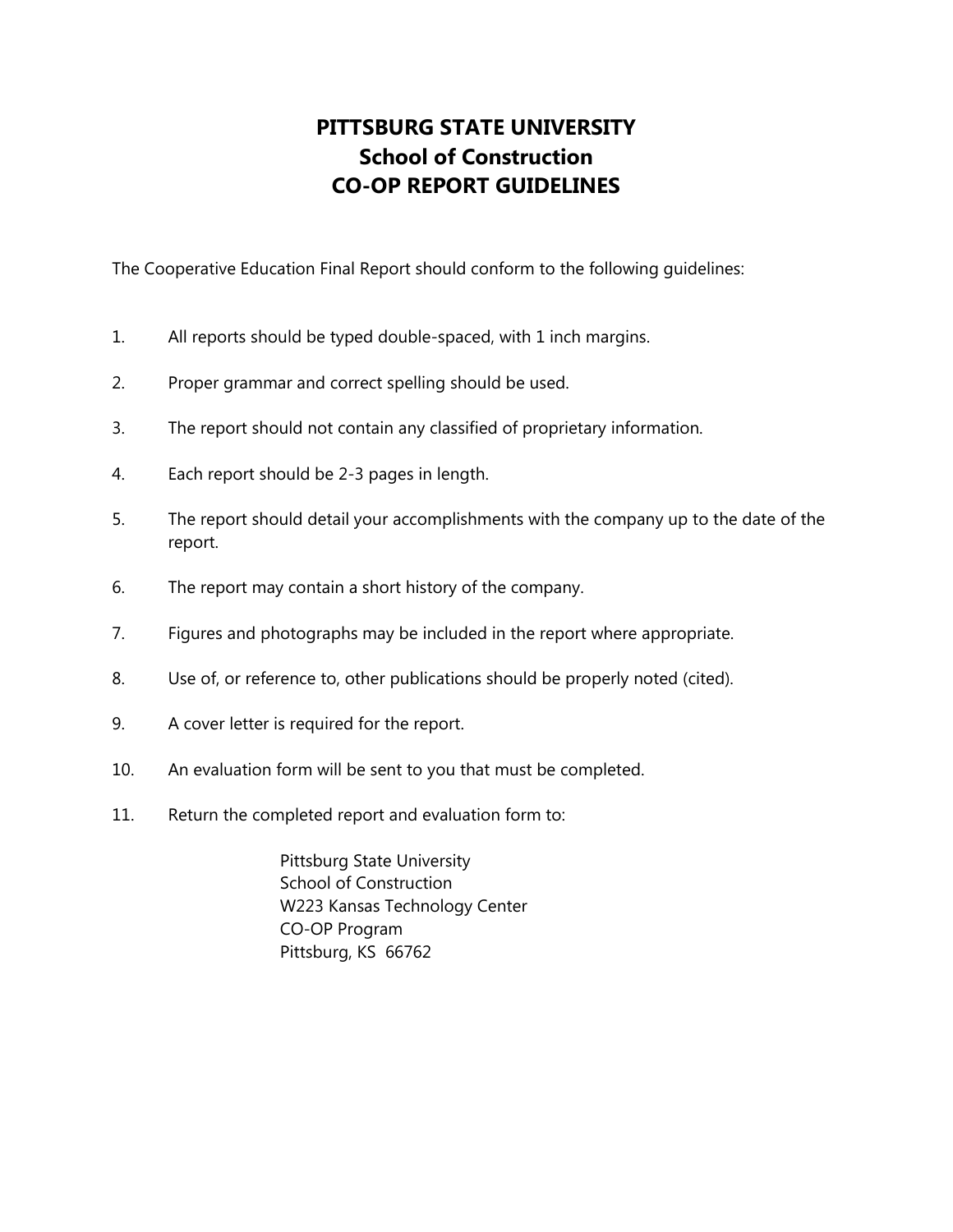#### **PITTSBURG STATE UNIVERSITY School of Construction CO-OP Student Information Form**

|                                                                                                                |                                                                                  | ____________ Date: __________________ |
|----------------------------------------------------------------------------------------------------------------|----------------------------------------------------------------------------------|---------------------------------------|
| Student ID#: <u>______________________</u>                                                                     |                                                                                  |                                       |
|                                                                                                                |                                                                                  |                                       |
|                                                                                                                |                                                                                  |                                       |
|                                                                                                                |                                                                                  |                                       |
|                                                                                                                |                                                                                  |                                       |
|                                                                                                                |                                                                                  |                                       |
|                                                                                                                |                                                                                  |                                       |
| List all Colleges and Universities attended, including Pittsburg State University:                             |                                                                                  |                                       |
| Name of School:                                                                                                | Dates Attended:                                                                  | Major:<br>GPA:                        |
|                                                                                                                |                                                                                  |                                       |
|                                                                                                                |                                                                                  |                                       |
|                                                                                                                |                                                                                  |                                       |
|                                                                                                                |                                                                                  |                                       |
| List all part-time and full-time employment:                                                                   |                                                                                  |                                       |
| Company:                                                                                                       | Position Held:                                                                   | Dates Employed:                       |
|                                                                                                                |                                                                                  |                                       |
|                                                                                                                |                                                                                  |                                       |
|                                                                                                                |                                                                                  |                                       |
|                                                                                                                |                                                                                  |                                       |
| List any special interests and abilities you may have:                                                         |                                                                                  |                                       |
|                                                                                                                |                                                                                  |                                       |
|                                                                                                                |                                                                                  |                                       |
|                                                                                                                |                                                                                  |                                       |
| Personal References:                                                                                           |                                                                                  |                                       |
| Name:                                                                                                          |                                                                                  | Phone:                                |
|                                                                                                                |                                                                                  |                                       |
|                                                                                                                |                                                                                  |                                       |
|                                                                                                                | ,我们也不会有什么。""我们的人,我们也不会有什么?""我们的人,我们也不会有什么?""我们的人,我们也不会有什么?""我们的人,我们也不会有什么?""我们的人 |                                       |
|                                                                                                                |                                                                                  |                                       |
| Do you know a company that will accept you as a Cooperative Education Student?                                 |                                                                                  |                                       |
| $ $ Yes<br>$\mathsf{J}\mathsf{No}$                                                                             | If yes, provide the following information:                                       |                                       |
|                                                                                                                |                                                                                  |                                       |
|                                                                                                                |                                                                                  |                                       |
| Contact Person: 2008 and 2008 and 2008 and 2008 and 2008 and 2008 and 2008 and 2008 and 2008 and 2008 and 2008 |                                                                                  |                                       |
|                                                                                                                |                                                                                  |                                       |
| I intend to enroll in Cooperative Education:                                                                   | CMCET 200                                                                        | $\Box$ CMCET 300 $\Box$ CMCET 400     |
|                                                                                                                | <b>EST 400</b>                                                                   |                                       |
| for 3/6 credit hours (CIRCLE ONE) during the                                                                   | semester.                                                                        |                                       |
|                                                                                                                | year<br>semester                                                                 |                                       |
|                                                                                                                |                                                                                  |                                       |
| Signed:                                                                                                        |                                                                                  |                                       |